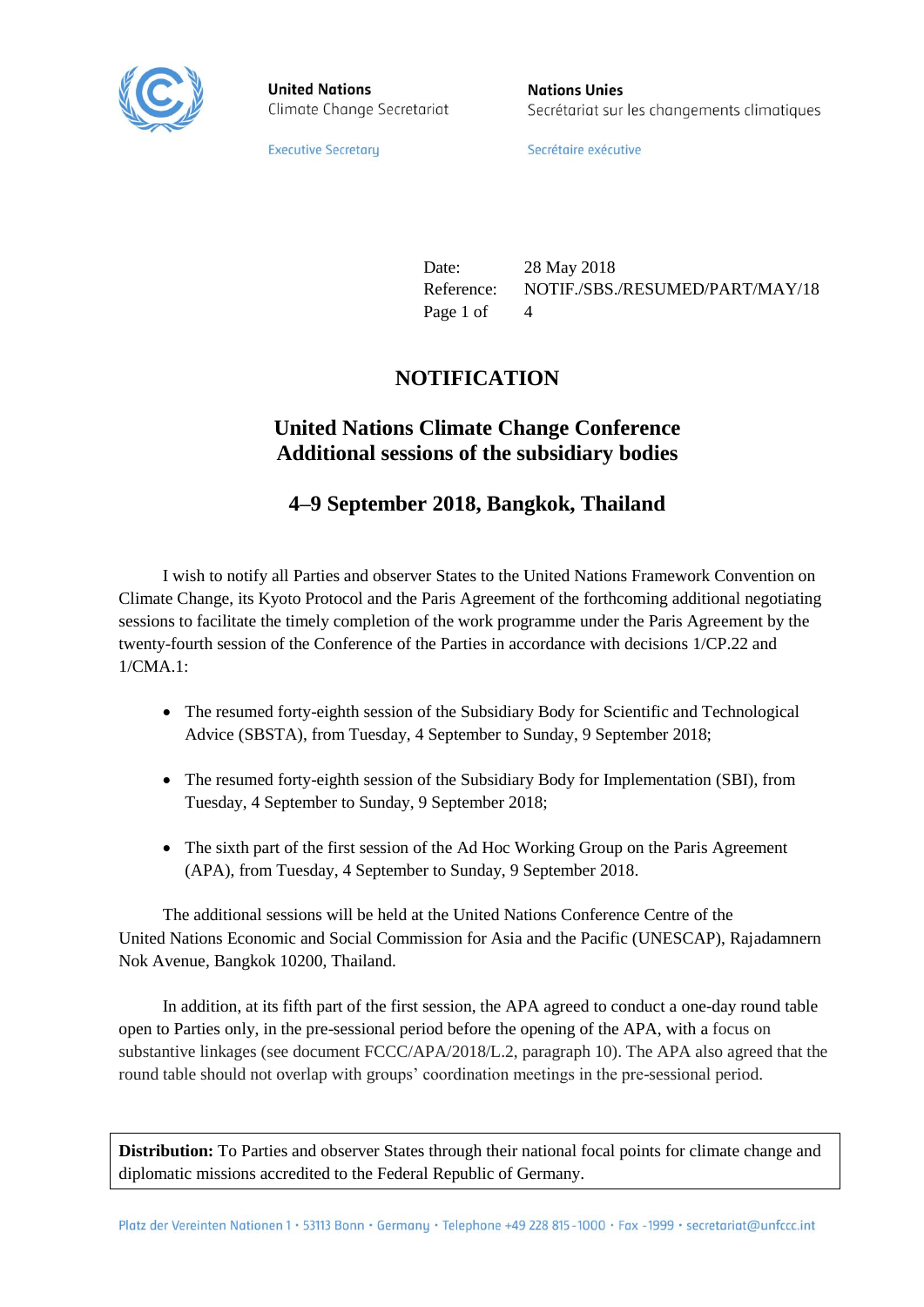

Page 2

I am pleased to notify Parties and observer States that the round table on substantive linkages will be held on Monday, 3 September 2018, following the pre-sessional meetings of groups taking place from 31 August to 2 September 2018 and prior to the opening of the resumed sessions on 4 September 2018. A separate message to Parties concerning the modalities for participation in the round table and other details will be issued in due course.

The respective agendas of each subsidiary body remain as adopted at the  $48<sup>th</sup>$  sessions of the SBSTA and SBI and the fifth part of the first session of the APA and are available at [https://unfccc.int/.](https://unfccc.int/)

Owing to the capacity constraints of the venue and for the safety and security of all participants, Parties are requested to moderate their respective delegations to the number necessary for successful negotiations.

Please also note that due to space limitations there will be no side events or exhibits during these sessions. Please consult the information for participants annexed to this notification for information on applications for side events and exhibits at the forthcoming United Nations Climate Change Conference in Katowice, Poland, in December 2018.

In addition, I wish to inform Parties and observer States that the online registration system (ORS), which allows Parties to nominate representatives to attend sessions is open. Nominations to attend these additional sessions are now being accepted online as of today, at midnight Central European Time and the system will remain open for registration until the end of the sessions. Online registration is the only channel for nominating participants to attend the sessions. The secretariat is not in a position to receive nominations sent by any other method. The ORS is available at [https://onlinereg.unfccc.int/.](https://onlinereg.unfccc.int/) The user manual for the system is available at [https://onlinereg.unfccc.int/onlinereg/public/UNFCCC\\_ORS\\_User\\_Manual-](https://onlinereg.unfccc.int/onlinereg/public/UNFCCC_ORS_User_Manual-Parties_and_Observer_States.pdf)[Parties\\_and\\_Observer\\_States.pdf](https://onlinereg.unfccc.int/onlinereg/public/UNFCCC_ORS_User_Manual-Parties_and_Observer_States.pdf) and contains complete information on how to access and use the system. For assistance, please email [onlinereg@unfccc.int.](mailto:onlinereg@unfccc.int)

Any additional information regarding these additional sessions will be posted on the UNFCCC website.

Yours sincerely,

*(Signed by)*

Patricia Espinosa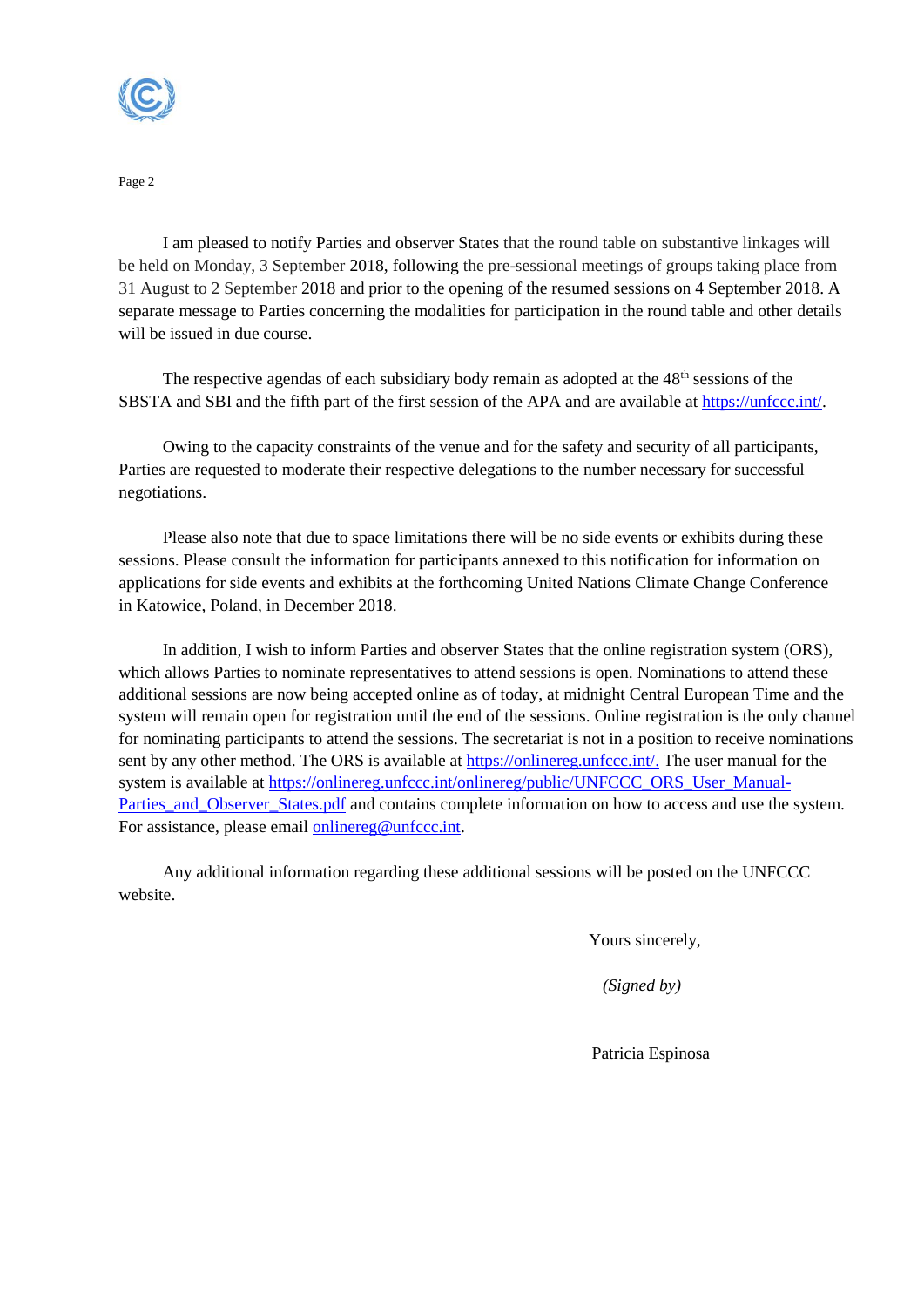

## **Annex**

# **List of preparatory meetings**

| Least developed countries      | Friday, 31 August 2018     |
|--------------------------------|----------------------------|
| Small island developing States | Saturday, 1 September 2018 |
| African Group                  | Saturday, 1 September 2018 |
| Group of 77 and China          | Sunday, 2 September 2018   |

All preparatory meetings will be held at the United Nations Conference Centre of the United Nations Economic and Social Commission for Asia and the Pacific (ESCAP).

# **Information for participants**

| <b>Essential</b>                                 | Please consult the UNFCCC website at https://unfccc.int/documents for all available                                                                                                                                                                                               |
|--------------------------------------------------|-----------------------------------------------------------------------------------------------------------------------------------------------------------------------------------------------------------------------------------------------------------------------------------|
| documents                                        | documents.                                                                                                                                                                                                                                                                        |
| <b>Funding</b>                                   | A separate communication will be sent to eligible Parties in due course.                                                                                                                                                                                                          |
| <b>Nominations and</b><br>registration<br>online | Online registration for Parties and observer States to nominate their representatives:<br>Open as of today at midnight Central European Time (CET).<br>Online registration for Parties and observer States to confirm their representatives:<br>Open as of today at midnight CET. |
| <b>Registration and</b><br>registration<br>times | All participants are requested to register at the registration desk upon arrival at the venue.<br>A valid photo ID in addition to a letter of acknowledgement from the online registration<br>system should be presented to the registration staff.                               |
|                                                  | Early registration from Saturday, 1 September to Monday, 3 September 2018 is highly<br>recommended to avoid delays on the first day of the sessions.<br><b>Registration times:</b>                                                                                                |
|                                                  | Saturday, 1 September to Sunday, 9 September 2018, from 8 a.m. to 6 p.m.                                                                                                                                                                                                          |
|                                                  | Multiple registrations for the conference are not permitted (i.e. registration as an observer<br>organization representative and a Party or State representative and/or press/media<br>representative).                                                                           |
| <b>Visas</b>                                     | A separate communication will be sent to participants on visa requirements for Thailand.                                                                                                                                                                                          |
| <b>Badges</b>                                    | An official conference badge is needed to access the premises. The badge is issued only on<br>the basis of a confirmation from the ORS. For security reasons, all participants are<br>requested to wear their badges visibly at all times.                                        |